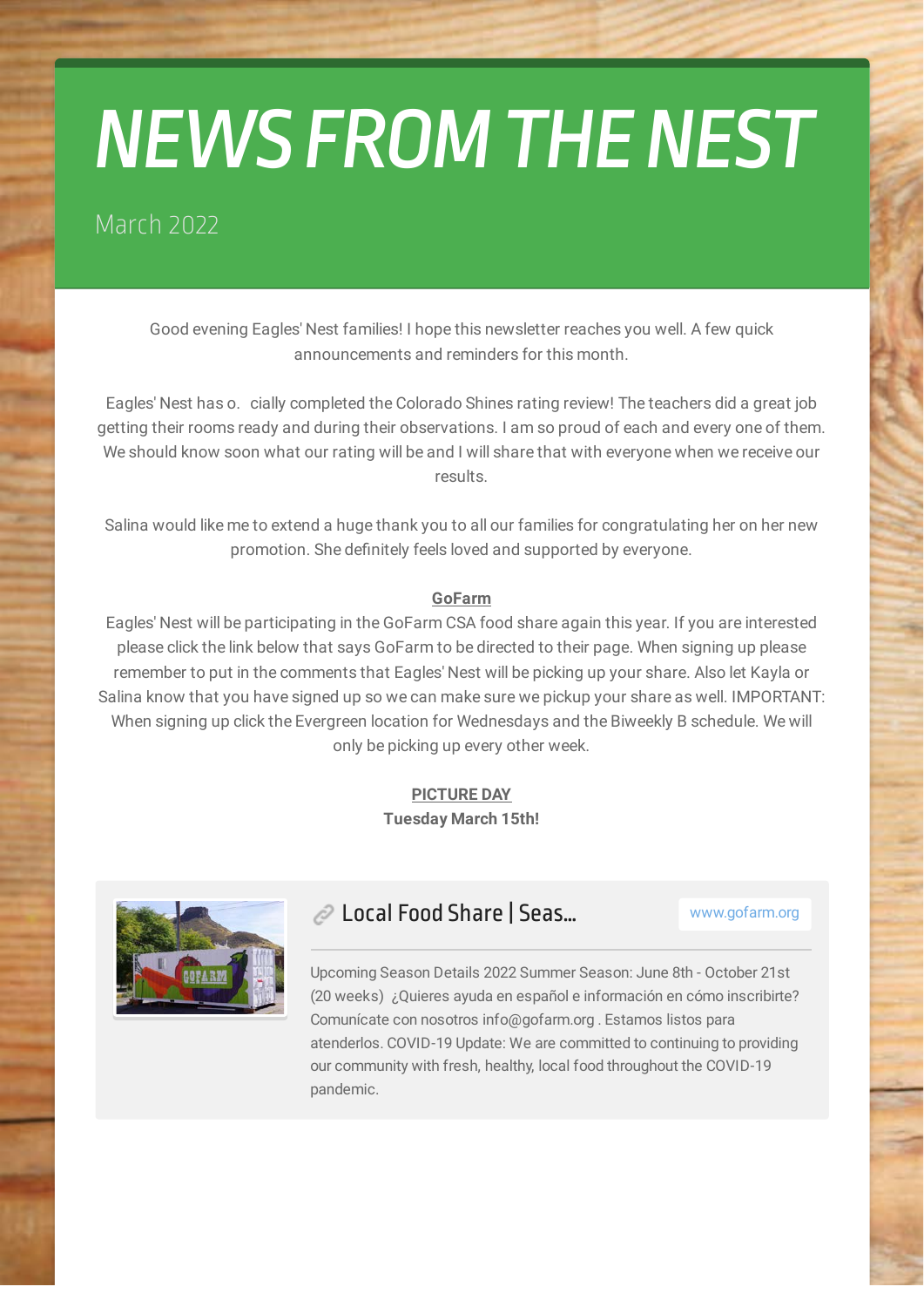



#### Colorado Seasons

Spring is always an unpredictable time here in the Rocky Mountains. Sometimes we even experience 3 seasons in one day! To assist our teachers with outdoor play please remember to dress your student appropriately for the weather. Layers are always a great option! Some mornings may be freezing, then warm, and by the time it is 3:00pm we are back to freezing cold.

**Items to remember for Spring and Summer (labeled):**

-Sunhat -Sunglasses (optional) -Sunscreen -Bathing Suit -Towel  $E = \frac{1}{2}$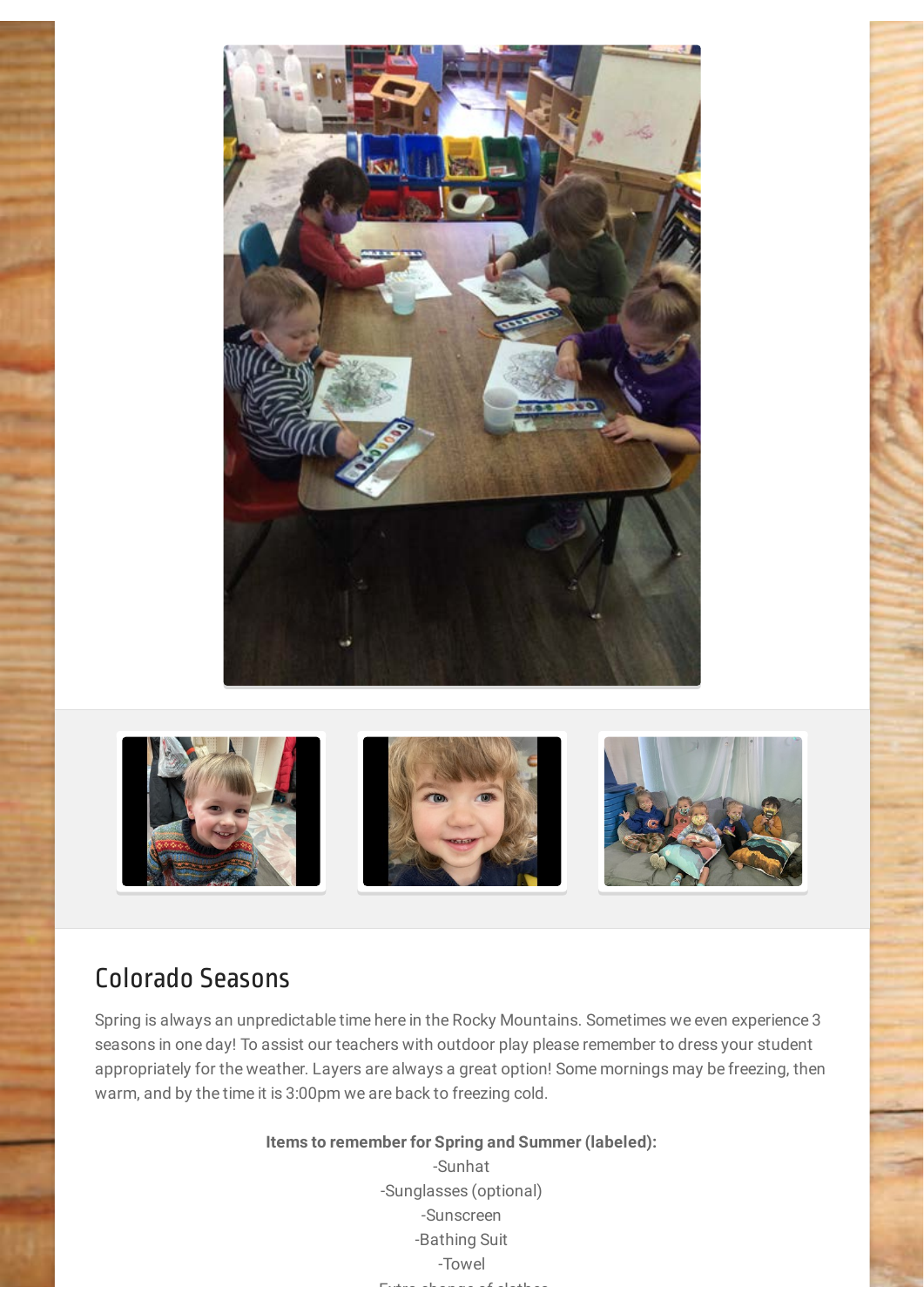





Danced till we dropped!

Snow! <3

### Parent Teacher Conferences

Conferences are now available!

Let Salina know if you would like to meet with your child's teacher and go over their progress, development, and assessments. I encourage everyone to utilize this opportunity to get an understanding where your child is at in their development.





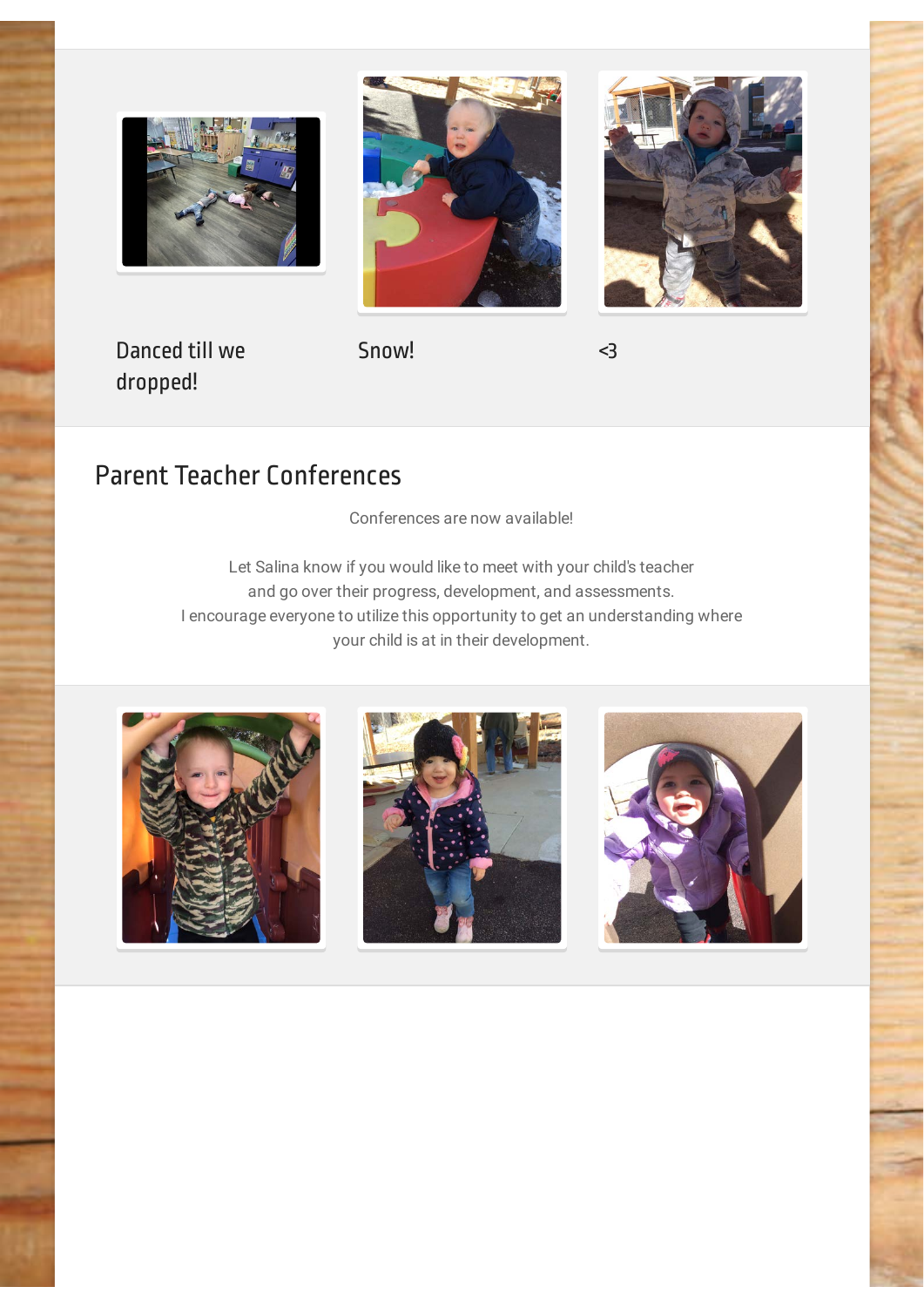

### Garden Supplies

If you would like an opportunity to donate we are seeking the following supplies for our indoor and outdoor classroom gardens!

- Garden Bed Soil
- Organic Fertilizer
- Seeds (herbs and veggies)
- Starter Plants
- Seed Starter Domes
- Child Size Watering Cans
- Bagged Compost or Worm Castings
- Kid Garden Gloves
- Kid Garden Tools